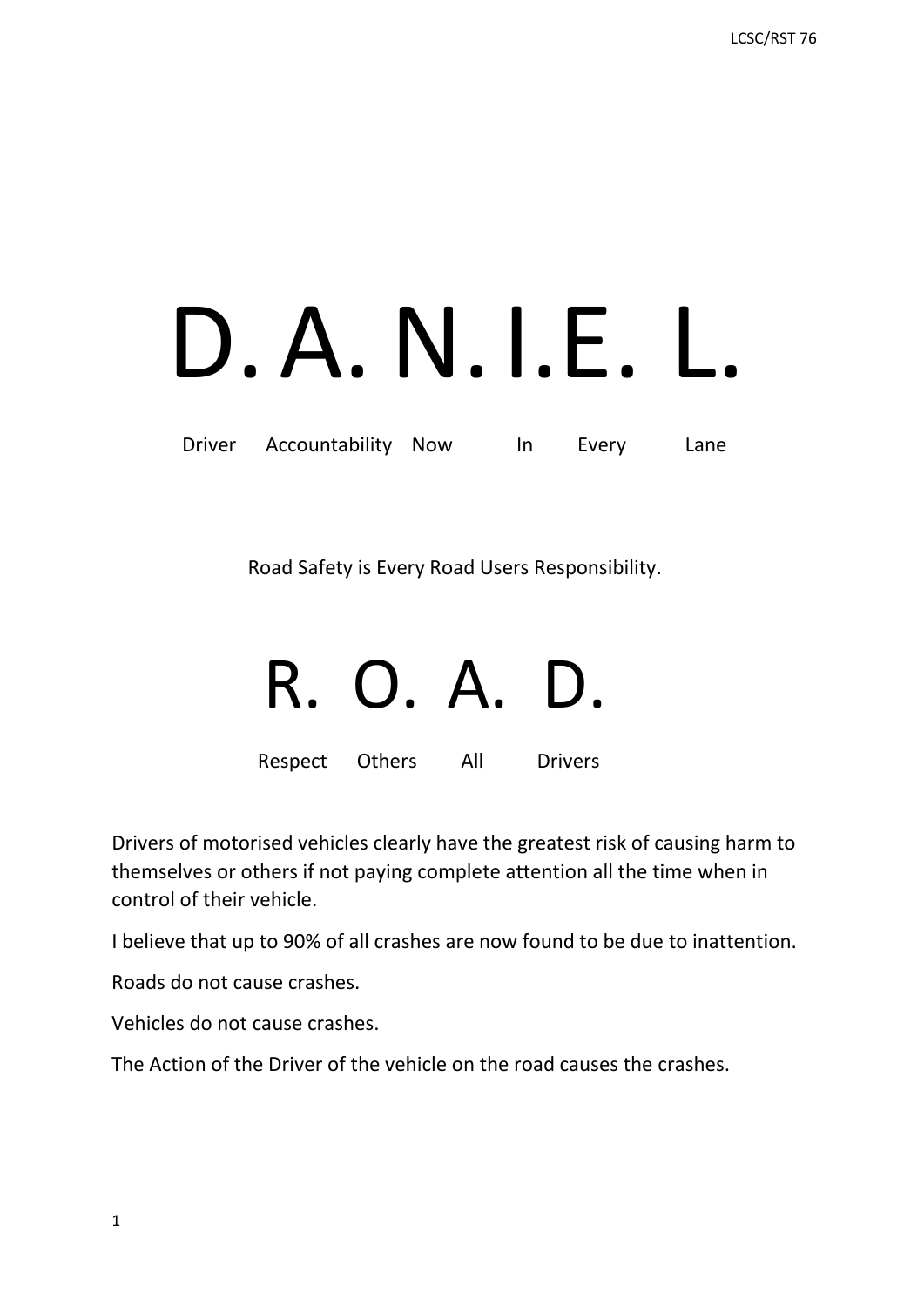

Every vehicle on our roads is a potential lethal weapon.

The driver of the vehicle is legally in charge of a lethal weapon.

When a driver is not completely involved in the single task of driving & controlling that lethal weapon in the appropriate safe manner there is too often a crash causing traumatic injury & death to innocent victims.



Recently in the Launceston Magistrates Court Magistrate Sharon Cure addressed a driver who had caused multiple serious injuries to a young woman when crashing into her with his car saying to him

"there is No Degree of Negligence you are either negligent or you are not".

Magistrate Cure also addressed Graeme John Stronach when he appeared before her in December 2018 for the charge of "failing to keep left" fine 2 demerit points & one penalty point. She said to Stronach she could only address the charge before her & therefore could only apply the strongest penalty for that charge 3 demerit points & 10 penalty points. But the charge ignored that Stronach had killed an innocent road user.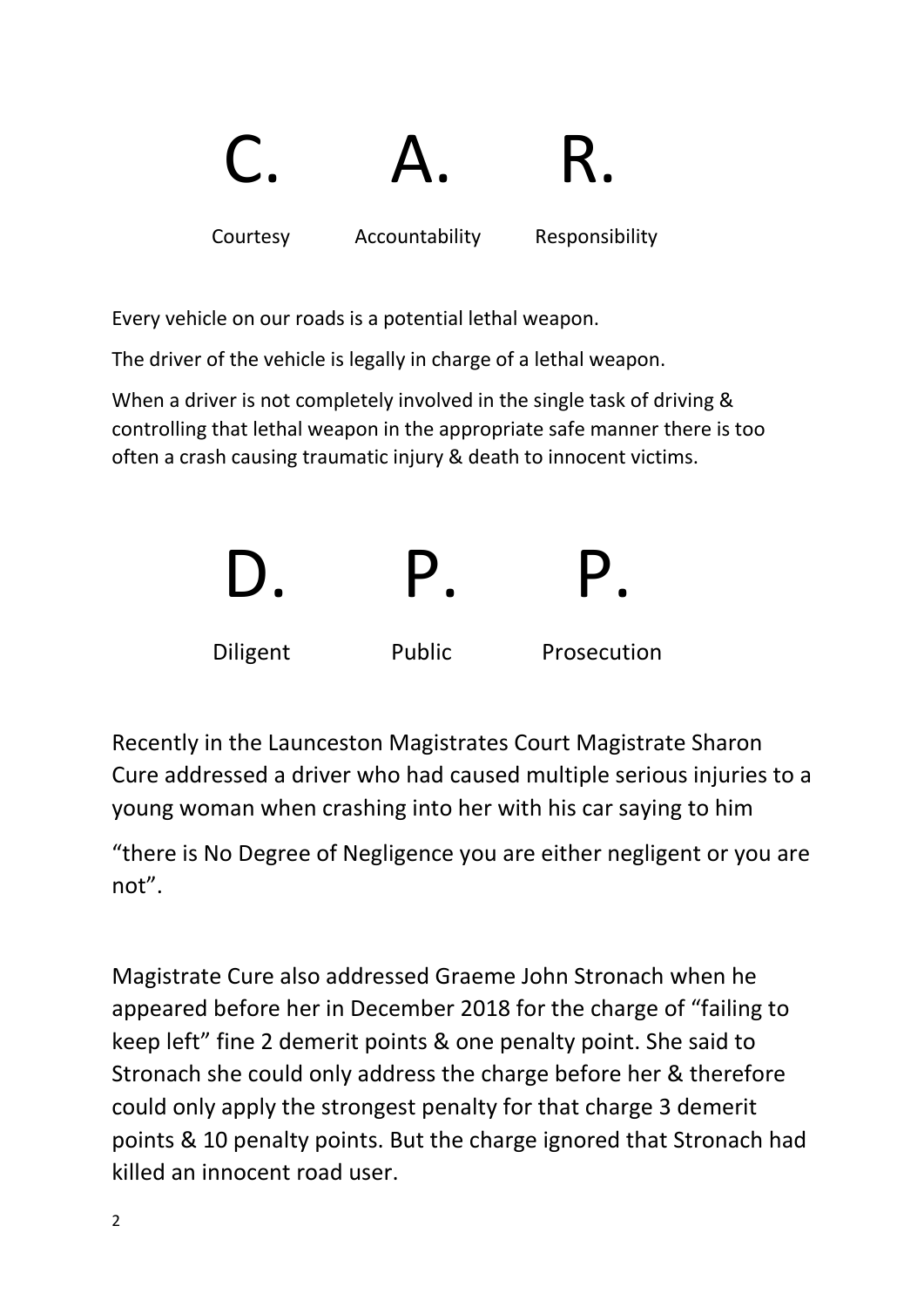Graeme John Stronach had Killed an innocent driver when on the wrong side of the road. Graeme John Stronach had used a lethal weapon & KILLED Daniel Peter Swan 28!

Daniel Peter Swan is my Forever 28 year old Son.

Graeme John Stronach had failed to keep proper control of his vehicle in the correct lane.

Graeme John Stronach had crashed his car head-on into Daniel's vehicle- NO charge.

Graeme John Stronach had caused multiple grievous bodily injuries to Daniel – NO charge.

Graeme John Stronach crashed into Daniel causing his death by Dangerous Negligent Driving – NO charge!

There is no apparent DPP due diligence in this case. Tas DPP has failed in their duty to provide natural justice for Daniel.

The evening Daniel was killed Tammy, Daniel's partner & I were told by police "we know the other driver killed Daniel when he crossed onto the wrong side of the road – he will be charged".

The next day at the crash site the investigating officer Nigel Housego again told me we know Daniel did not cause this crash, the other driver crossed onto the wrong side of the road & did not brake & did not take evasive action, there were witnesses, he will be charged."

But Tas DPP staff Jackie Hartnett & Daryl Coates failed to perform their duty as I & Daniel's community believe they should as employees of the Department of Public Prosecutions & have not charged this killer of the indictable crime of dangerous negligent driving causing death that he is guilty of.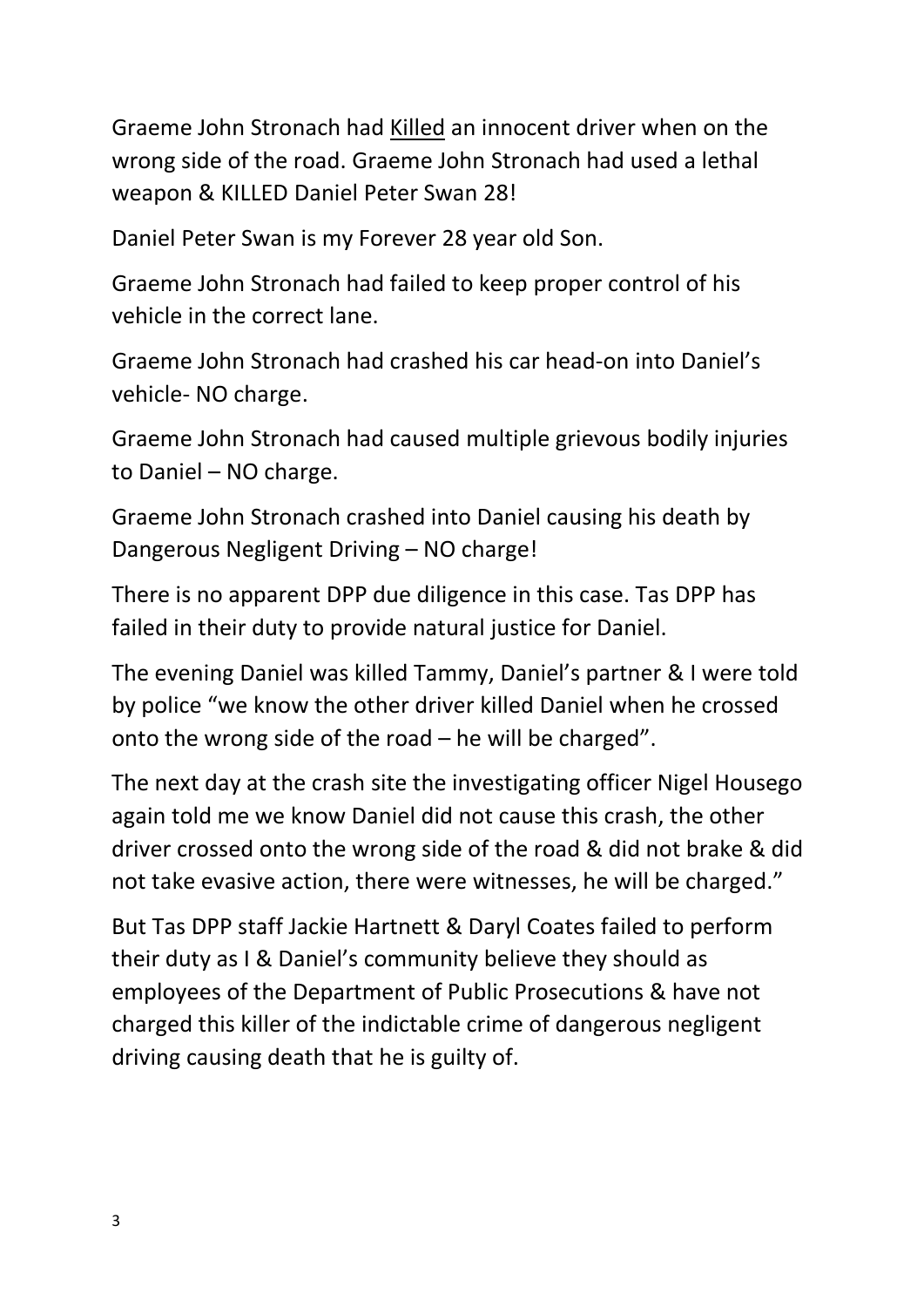Nigel Housego told me they (Tas Police) were instructed that they were" not allowed" to charge Stronach with anything. Tas Police were only "allowed" to give him a regulatory traffic infringement "failure to keep left" 2 demerit points & one penalty point!

Daniel apparently did not exist to Tas DPP.

Daniel had just a split second to react when he saw Stronach's vehicle come over the brow of the hill head-on into him.

Nigel Housego told me he could not believe how fast Daniel's reactions were. I wasn't surprised because I knew Daniel would have been driving responsibly & watching the road!

I said to Nigel Housego that given the place on the road where this happened clearly Stronach did not have his eyes on the road, the only explanation was he was looking elsewhere or the back of his eyelids. He was not paying attention. He was not driving responsibly.

He was negligent!

There is no degree of negligence you are either negligent or you are not.

There has been no accountability, no responsibility, no remorse shown by Graeme John Stronach. He has been allowed to go on living his life as if Daniel never existed. He has been allowed to go on with his life as if he had never killed an innocent human being at that place on that day.

Stronach has continued to be allowed to still drive a lethal weapon without consequence, putting every road user, you, me, everyone at risk.

Through the decision to not prosecute in Daniel's death Tas DPP show a lack of true & proper due diligence expected by the Tasmanian Community to be performed by our Justice Dept.

Tas DPP have failed to apply charges for the road rules broken.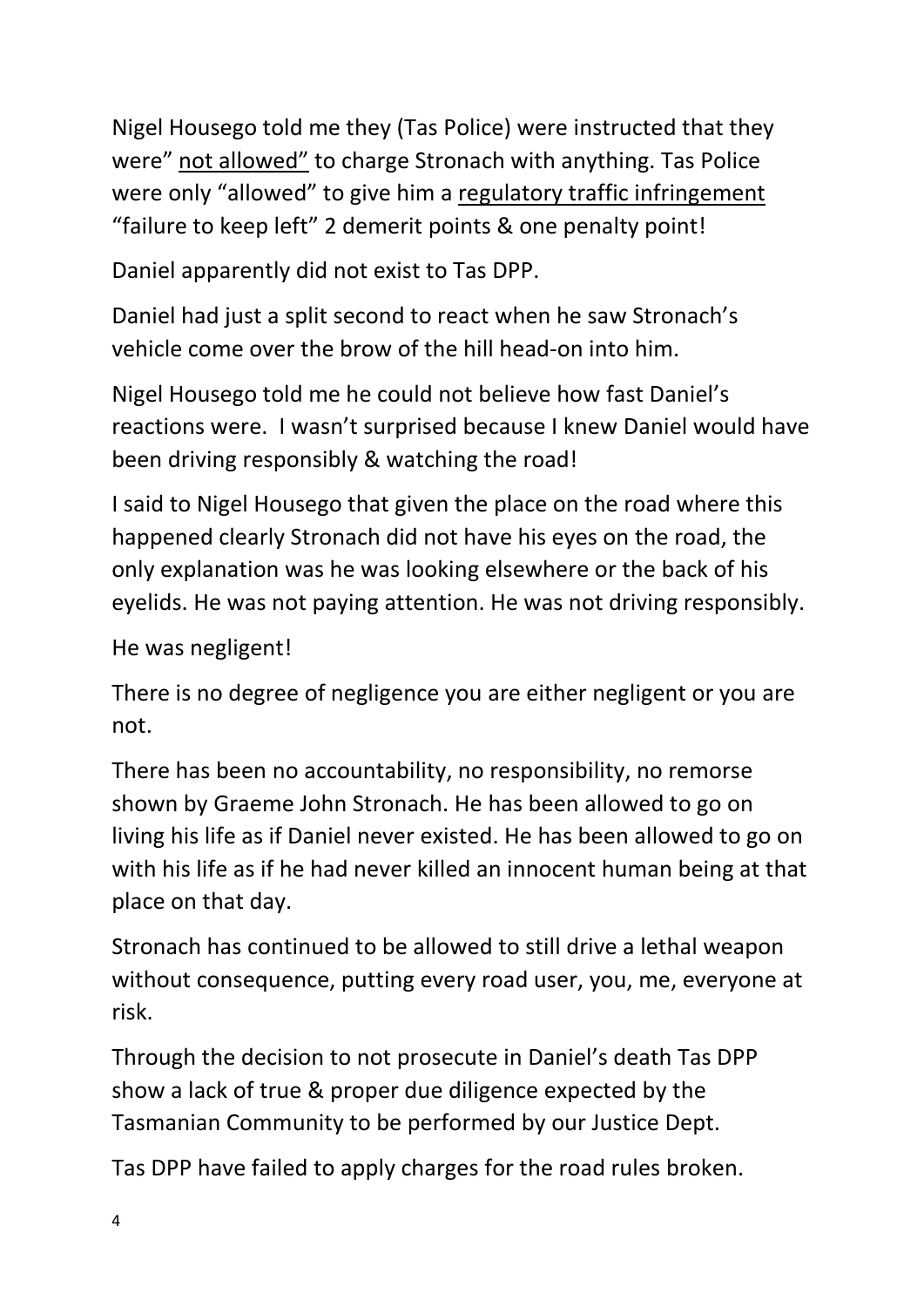These decisions are seen to be dehumanising & belittling & devaluing of human life, your life, my life, the lives of those we love, Daniel's life.

## Justice for Daniel

Coroner Simon Cooper in his report says that Daniel was unable to get out of his (Stronach's) way. Coroner Cooper's words appear to infer it was in some way Daniel's fault, although he was in the right place on the road where he should be when Stronach dangerously, negligently ran head-on into him, apparently to Coroner Cooper therefore unable to find Stronach at fault.

Coroner Cooper's wording also fails to hold the driver of the vehicle, the lethal weapon, responsible for his negligent actions.

It was not Daniels's responsibility to get out of Stronach's way. Daniel was where he was supposed to be on that road, in that lane.

Daniel was not in Stronach's way!

Clearly there is something seriously wrong with our Justice Dept.

The residents of the Tas Community expect better from our Justice Dept. The Tas DPP are employed to serve us, the people.

We rightly Expect that Justice will be served.

It was Daniel's right to travel safely without interference from Graeme John Stronach on the road that day.

It is Daniel's right to receive true & proper justice!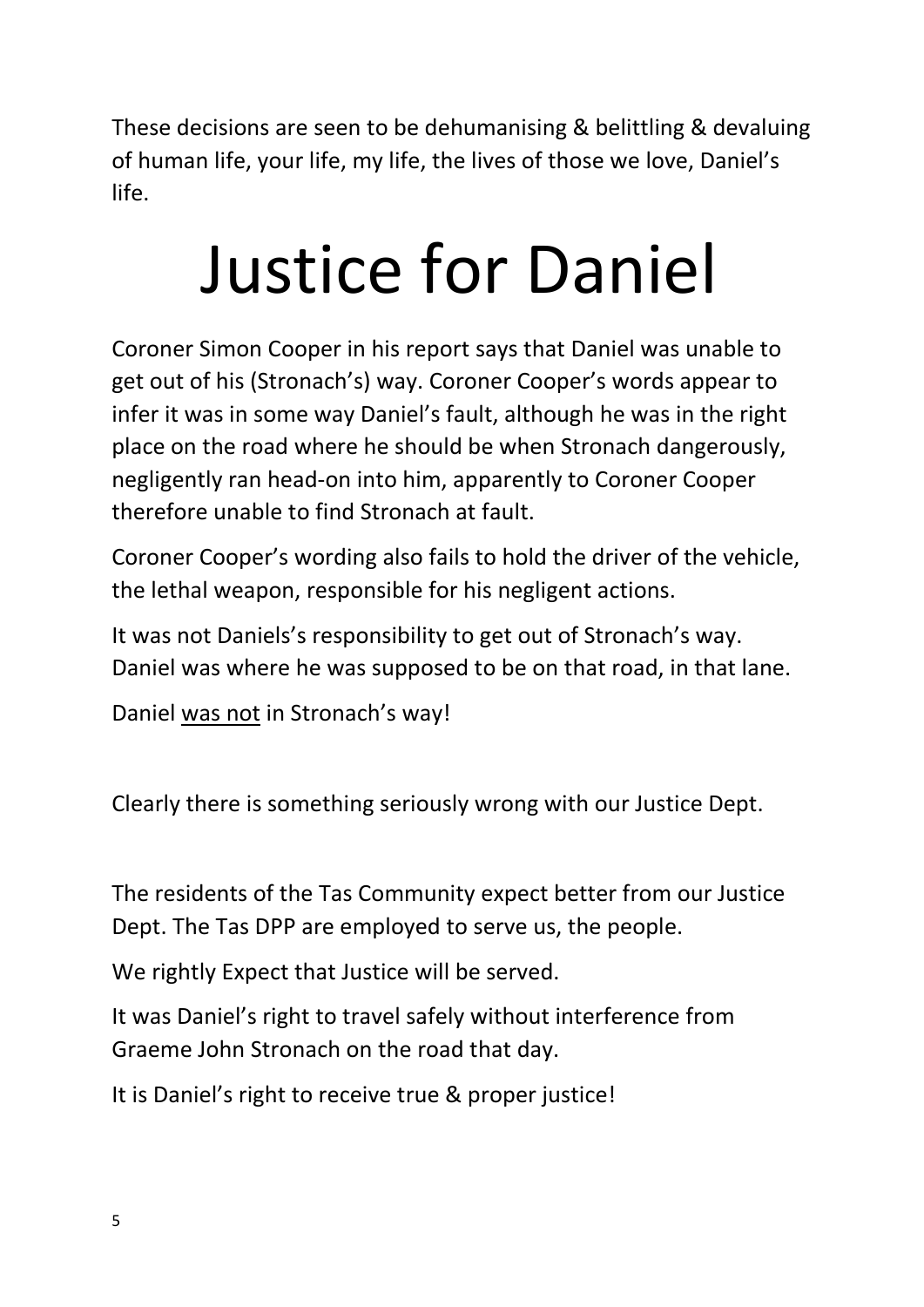I believe it is time we had a separate Inquiry into the Tas Justice Dept especially the Tas DPP especially regarding application of the law to offenders of grievous bodily harm causing death.

The Tas DPP fail to adequately hold drivers responsible for their negligent actions.

The language used by Tas DPP staff when speaking with & writing to me, in particular Jacki Hartnett & Daryl Coates is disrespectful in content in the use of hypothetical scenarios & imaginings to dismiss & not charge for the dangerous negligent driving actions of individuals & to excuse themselves from engaging as required & is appropriate in Road Death cases where human lives have been destroyed.

I met with Daryl Coates with Ross Hart present, following their decision to not charge Stronach. When I asked why Jackie Hartnett was not able to prosecute a road death where there were multiple witnesses, (including a Dr. & retired police officer), a human body & extensive physical forensic evidence etc. Daryl Coates response to me was "but she can do murder cases".

Apparently then it would appear that Tas DPP do not consider the life of you or me or Daniel as the same value as an apparent "murder victim". When the lethal weapon is a vehicle & the location is one of our roads killing someone apparently does not count.

Killing someone with a lethal weapon is an indictable crime.

According to Department of Public Prosecutions' guidelines indictable crimes must be prosecuted.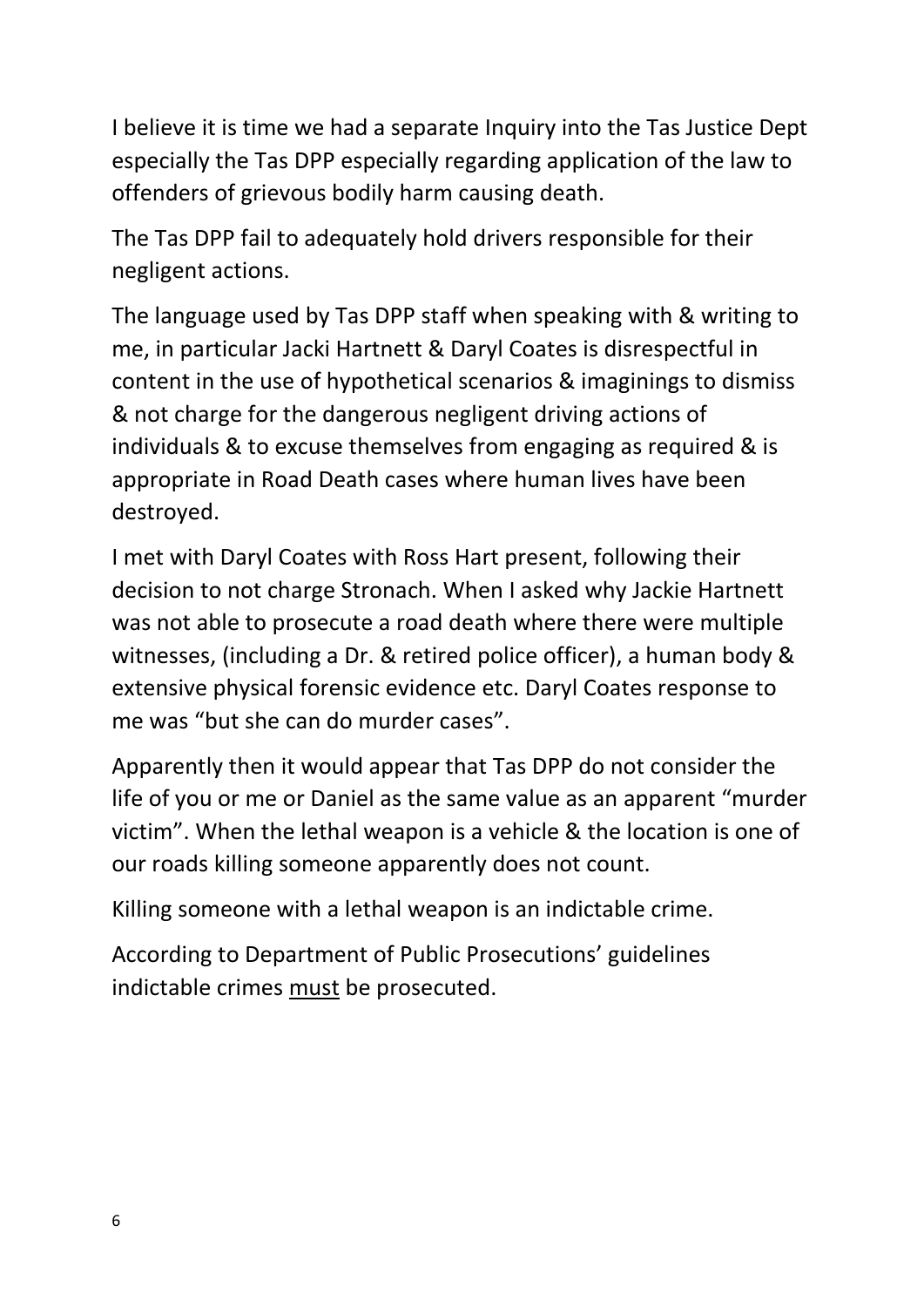## C. A. R.<br>Courtesy Accountability Respect

### Driver Accountability Now In Every Lane

Too often drivers killing on our roads appear in the magistrates courts with minor charges that incur minor meaningless suspended sentences resulting in the killer able to walk out of the court building to carry on with their lives as if what they have done never occurred.

No consequence for causing grievous bodily harm, trauma, death & the life-long grief & destruction of innocent lives.

On the 13th May 2018, 59yr old Graeme John Stronach was observed by multiple witnesses to steer his vehicle onto the wrong lane on the West Tamar Highway.

The head-on crash Stronach caused with Daniel's vehicle was witnessed by multiple people.

It was not a hypothetical crash.

Daniel was not an imaginary human being killed that day.

Daniel's death was not invisible.

Tas Police told me there were up to 40 people at the crash site but I was barred from going to my son.

I needed to do that at that actual time. I did not want my son to be there but he was & as his mother I needed to be with him.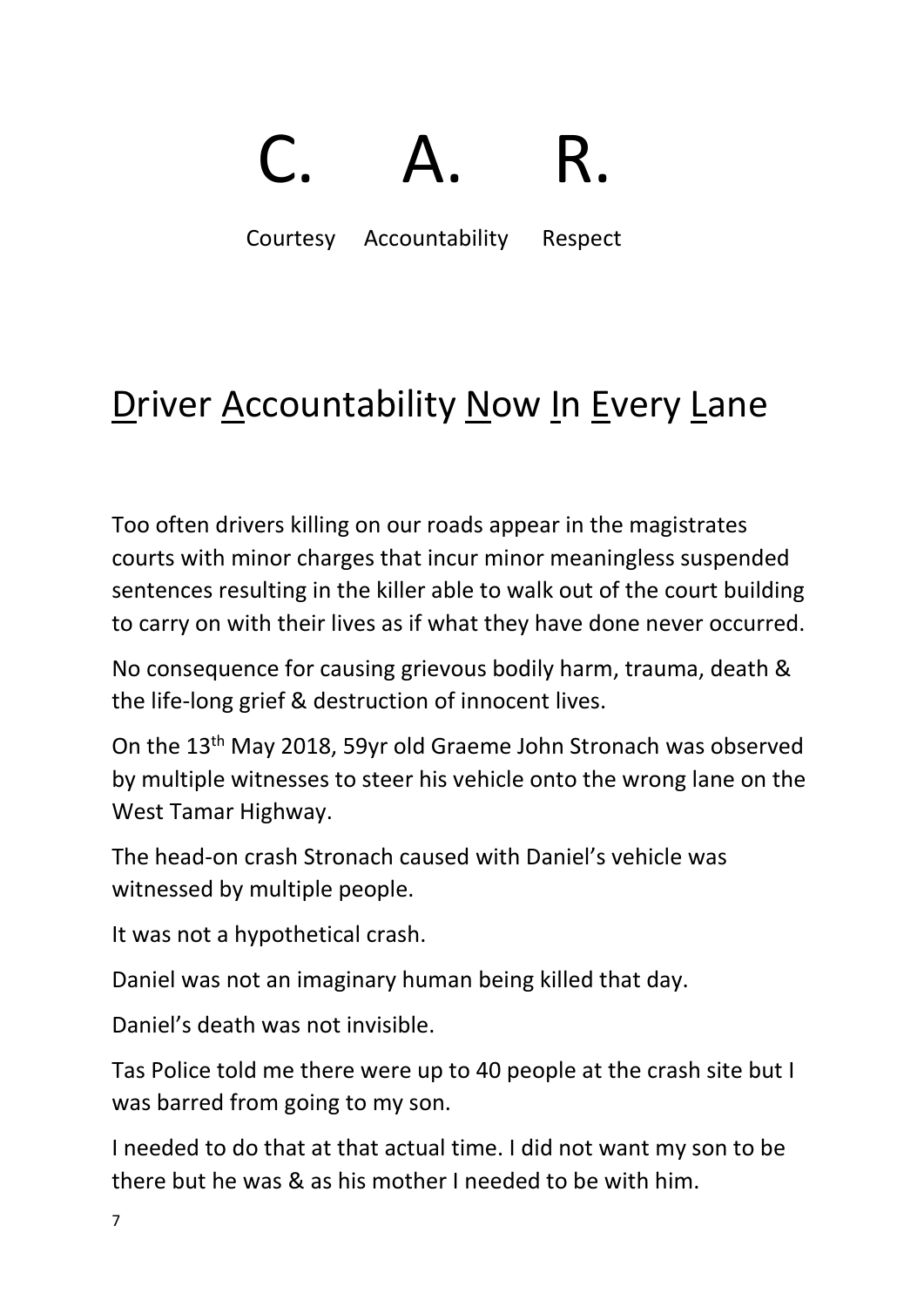It was my decision & my right. I needed to be with my son but was denied that right.

Daryl Coates also said to me "there might have been an insect in his (Stronach's) car".

Daniel's life was not imaginary & his death was not invisible.

An invisible, hypothetical, imaginary, non-existent "insect" was not responsible for killing Daniel.

Graeme John Stronach's dangerous negligent driving killed Daniel.

Tas DPP has failed in their duty to deliver natural justice.

The coroner failed to thoroughly explore & find the cause for Stronach killing Daniel when deciding to not hold an inquest.

On the 4<sup>th</sup> January this year I walked into the Launceston Mall where Premier Gutwein was walking towards me. I had previously met him on two occasions at Legana & he promised to meet with me to discuss road safety & the consequences & ramifications. Despite my multiple attempts to make a time with his staff for this meeting as I expected it has not happened.

I am not surprised, but extremely dismayed that this is the response at my attempts to discuss this serious issue with members of our government. I want to discuss our terrible road toll that is getting worse not better. I want to discuss the lack of accountability of our drivers. I want to discuss the lack of appropriate response by the Justice Dept to hold those negligent drivers responsible for their actions.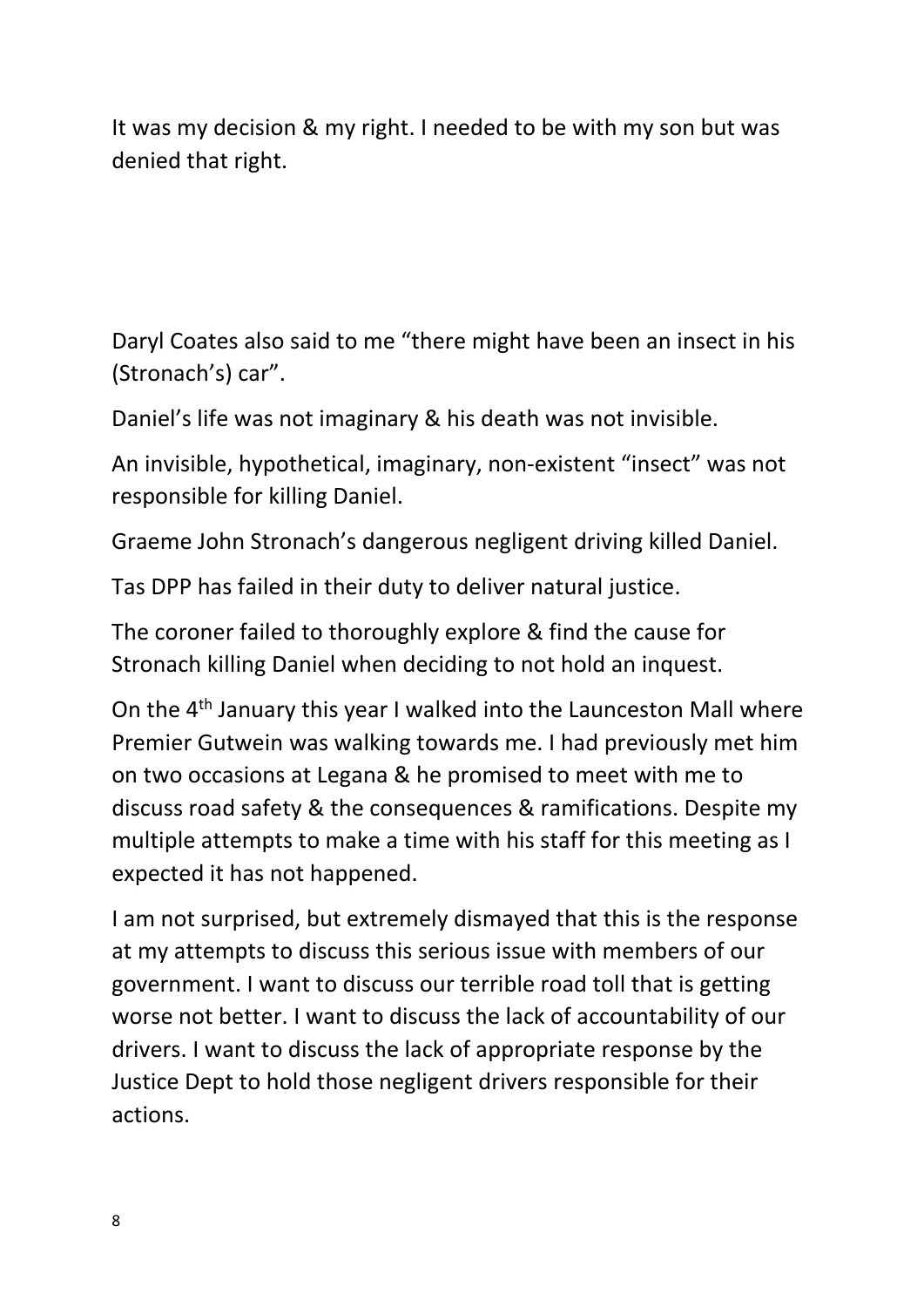I have had the same lack of action & response for a face to face meeting from the former Premier W. Hodgman also the Justice Minister E. Archer, Federal Bass Member B. Archer & Prime Minister S. Morrison.

I have however met with many other State & Federal members Including M. Ferguson, J. Rockliff, B. White, M. O'Byrne, B. Seidel, K. Finch, I. Dean, R. Armitage & T. Plibersek to name a few.

Our Drivers licence is a contract with our government that we are capable & competent & agree to drive our vehicles in line with the rules & regulations of our roads to enable ourselves & all we share the roads with to arrive safely at our destinations.

Clearly not everyone is physically competent to do this.

Not everyone has the regular & thorough physical examinations to ensure they are safe & fit to safely operate a vehicle on our roads. Surely this should be the first thing to be established before recklessly dishing out a driving permit to all & sundry.

Eg. When I was 17 I applied for my drivers licence & passed my test. Just 12months later I discovered, only through a friend's observation, I was short sighted. I had no idea how bad my sight was until I started wearing my spectacles & contact lenses. NB I no longer need to wear glasses due to laser treatment.

Surely regular full physical examinations for every driver should be mandatory before & after issuing a drivers licence. Imagine the saving to the health dept & the saving of the lives or improvement to lives that could be achieved by the early detection of disease if this was done.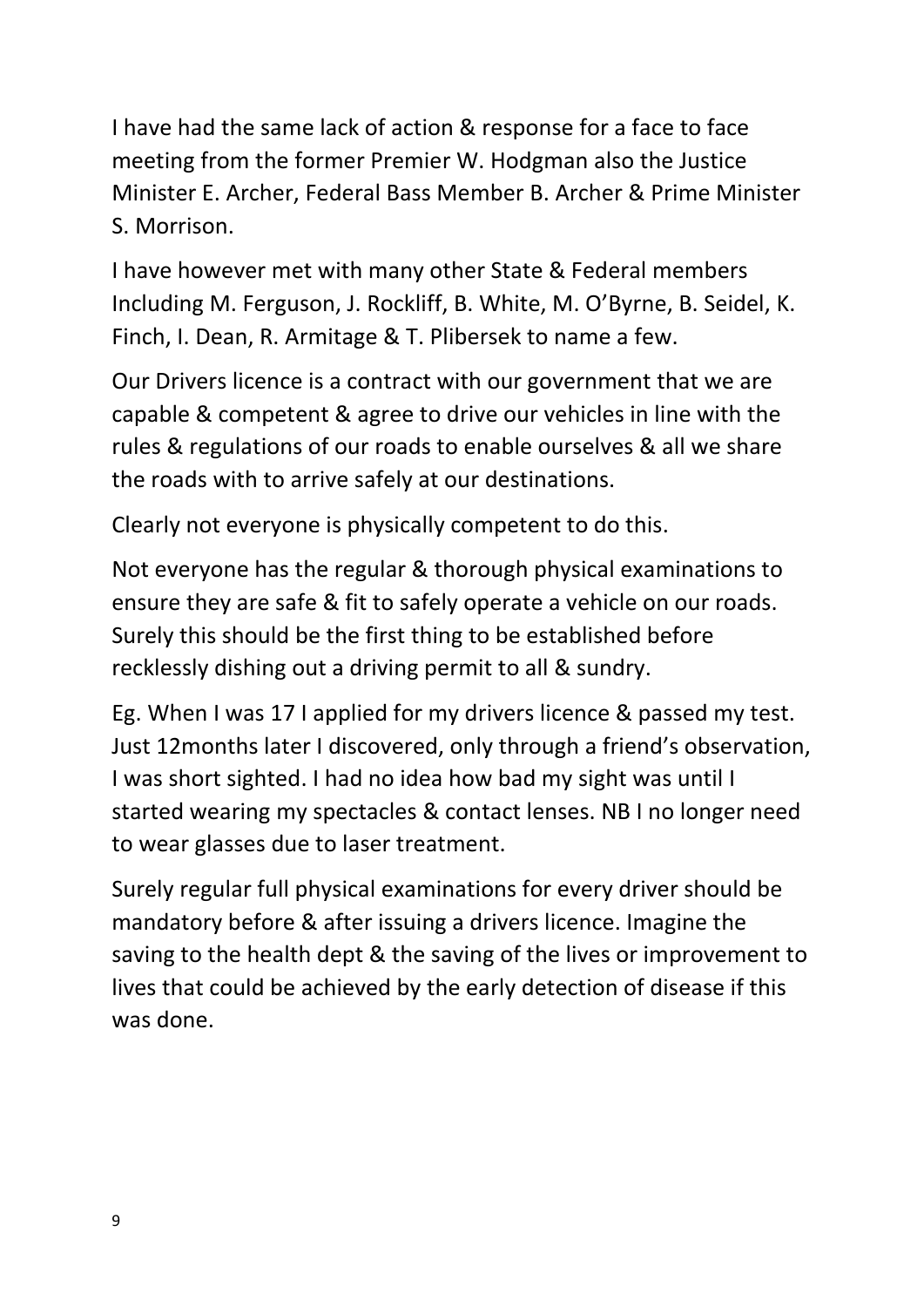Imagine how many lives could be spared serious injury & the lives not lost on our roads if medical conditions were discovered before a serious medical episode occurred whilst that person was driving.

Imagine how this could free up our health professions to treat those people with serious medical conditions.

I also spoke with A. Albanese when he was here recently asking him how he was after the crash he was involved in.

I asked him if the young man that had crashed into him had been charged? His response "Oh yes negligent driving".

But here in Tasmania a driver can kill on our roads with witnesses & not be charged. What the hell?!

There is an apparent attitude by too many drivers that it is ok for them that they can & are entitled to multi-task when behind the wheel of a vehicle when driving on our roads.

This is not limited by age, gender or type of vehicle being driven.

Distraction, too often by mobile phone or other technical device, is causing horrendous injuries & death to someone almost every day in this state.

I would confidently say I witness at least one in five drivers looking down at their mobile phones whilst travelling along our roads. Not just a brief glance but a long sustained gaze. That is not concentrating on the driving task.

We are also daily bombarded with vision of horrendous road crashes from around the world on the tv & social media "normalising" these daily events & de-humanising human life.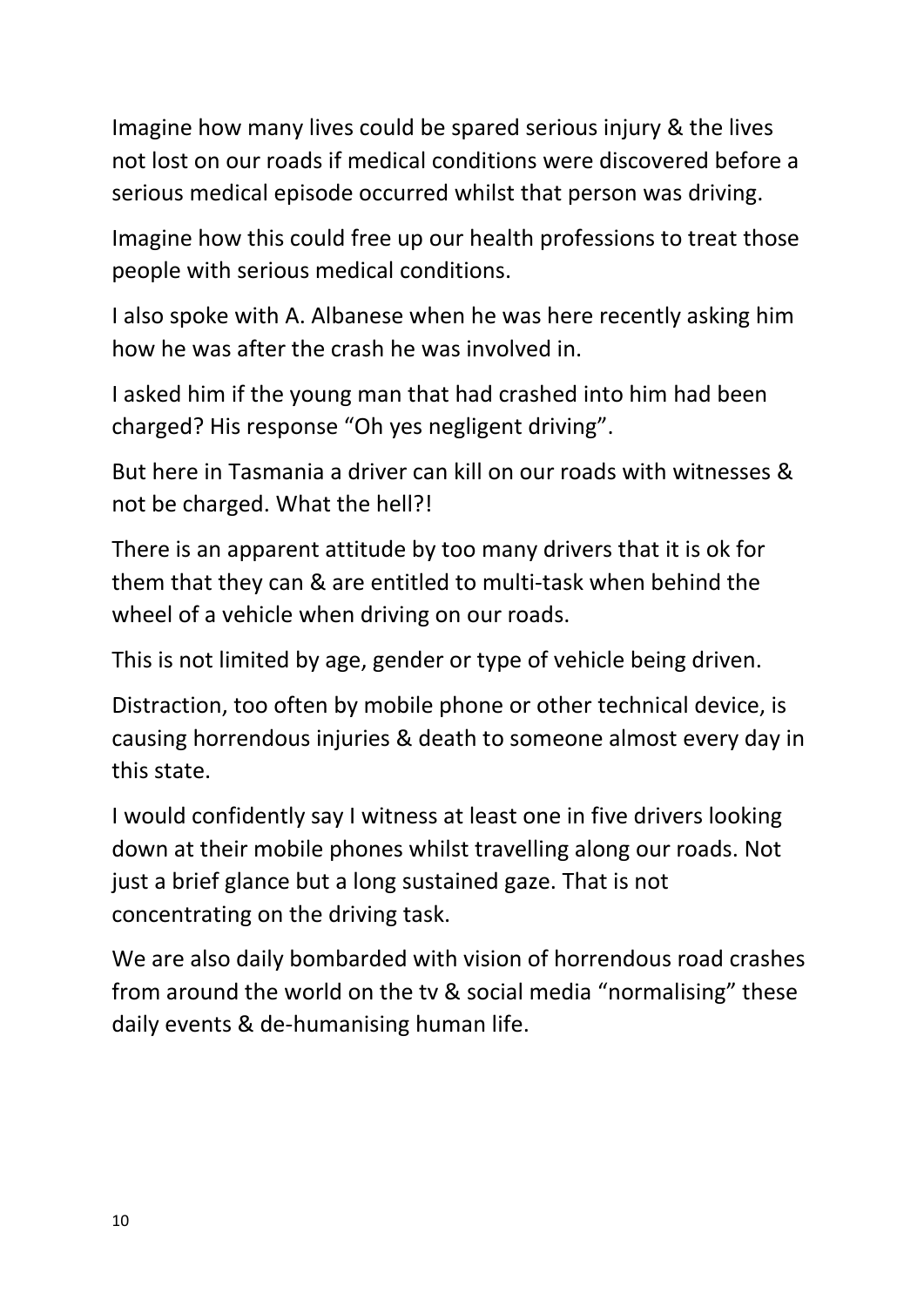The current government ads on Tas TV promote "how easy" it is for someone to gain their driving licence. The promotions do nothing to enforce the seriousness of the driving task but seem to encourage people to have an over relaxed attitude to gaining driving skills that can be done whilst multi-tasking.

Travelling on public transport, lounging around in a noisy loungeroom. Nothing about concentration for the seriousness of driving task that puts human lives in a driver's hands each & every time they are in control of a vehicle.

We need to have the right attitude to drive. We need to be physically fit enough & capable to drive. We need to be responsible, accountable, courteous & careful. We need to be alert & aware & diligent & awake!

I am aware of & have observed the Tas Justice System dealing with multiple road traffic rule breakers over the last 39 months since my son Daniel's death.

I have been appalled by much of the rhetoric of the Magistrates, Director of Public Prosecutions, Minister for Police & Justice Minister when speaking about road safety, offences & justice.

I have witnessed a Hobart Magistrate laugh & joke with a German tourist & his lawyer who was requesting to go home to Germany last year before his case was heard. The magistrate laughed with them about "wouldn't he be safer staying here (Tas) with the virus about".

The German tourist had been charged with negligent driving causing death after crossing to the wrong side of the Huon Hway & crashing into someone killing him. The magistrate let this individual go home to Germany to resume his normal life. Happy to take the \$20,000 bail though.

I wonder if you or I killed someone in another country would we be let go home so easily without consequence for what we had done?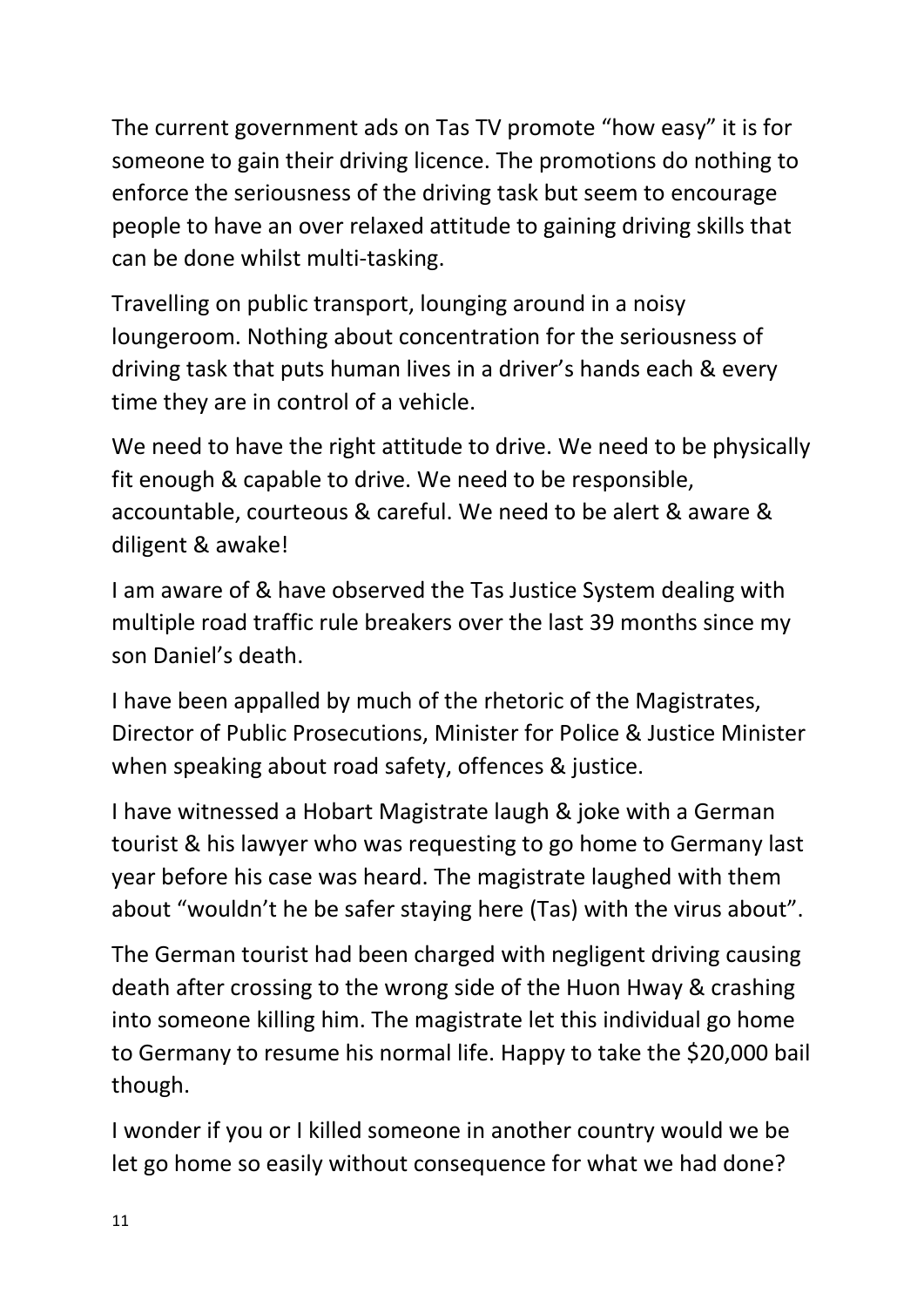Our Tas DPP are very busy pursuing Supreme Court jury trials of individuals who have taken shellfish outside of the fisheries regulations. They are happy to fly a witness in from the Northern Territory twice recently for one such trial.

Apparently shellfish & fishing regulations have more value than human life. Not only does is warrant Supreme Court trials but most probably will incur the consequence of thousands of \$s in fines & probably the ramifications of jail term for offenders.

On the other hand in Tas if you use a vehicle to kill you will be heard in a Magistrate Court only & probably be able to walk out of the building & jump right in to a vehicle & drive away to resume your life with a minimal fine. Total lack of consequence.

At the moment it will cost you Hundreds of \$S dollars if you fail to use a mobile device to sign in to a retail or some other public premises.

If you kill just as Stronach did his penalty Tas Police were told they were only allowed to give him was one penalty point \$163.

I welcome the Road Safety Inquiry that has now been commenced.

I thank Rosemary Armitage for introducing it to parliament & for the Members who have agreed to sit on the panel.

I & many others in our community hope that as a result of this review changes will be implemented so that we truly can become the safest place to drive with no road deaths not the most dangerous with the worst as we have now.

It will take work. It will take hard decisions. But it can be done.

Please do not allow this to be yet another review producing yet another report that gathers dust & the recommendations are never implemented.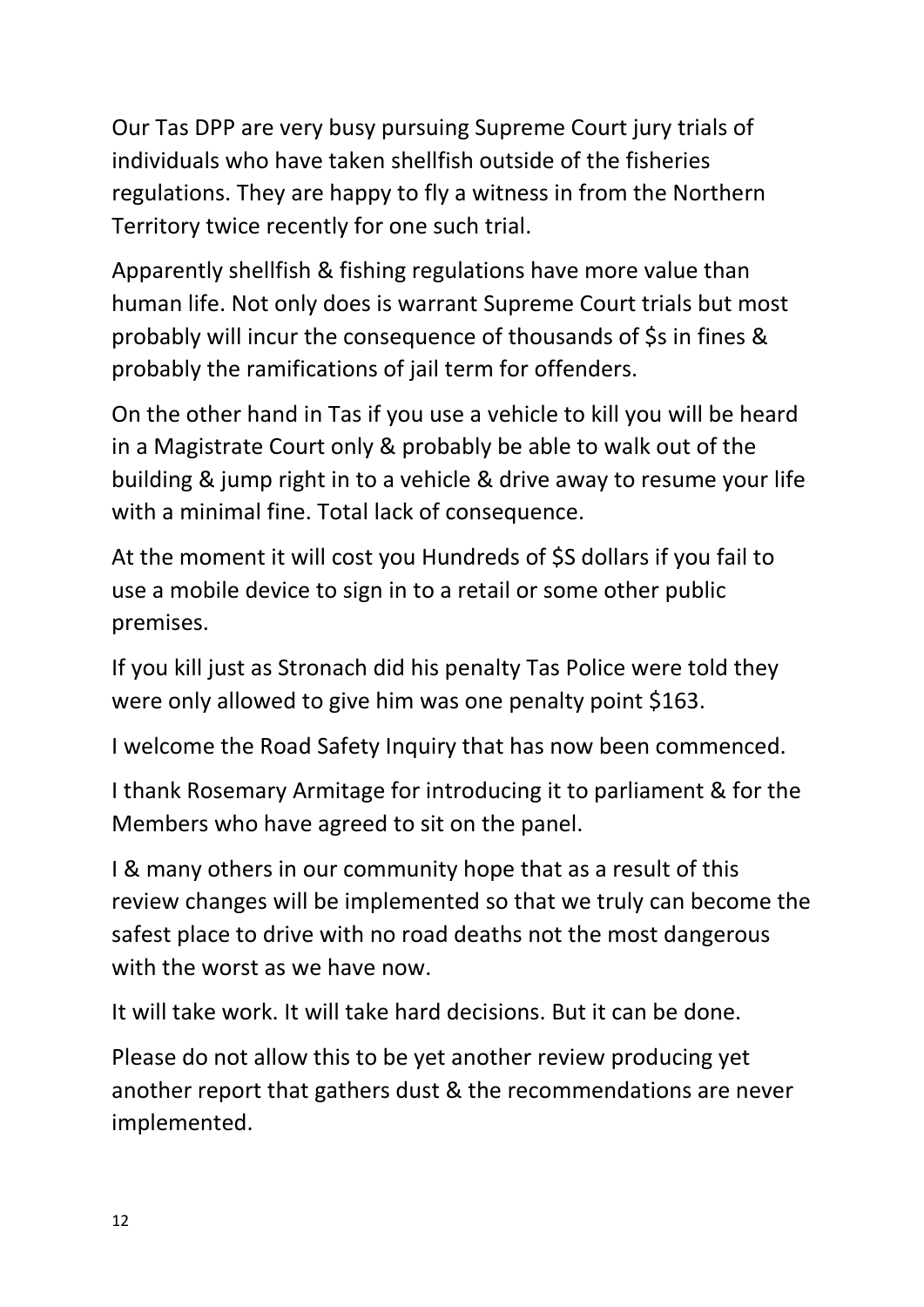On the 7<sup>th</sup> January 2019 I called & spoke with Therese Henning from the Tasmania Law Reform Institute. I spoke to her regarding the report of Oct 2010 "Criminal Liability of Drivers Who Fall Asleep Causing Motor Vehicle Crashes Resulting in Death or Serious Injury".

I asked Ms Henning how many recommendations from the report had been implemented. She answered without hesitation "not a one". The report taking thousands of hours of work & costing thousands of dollars to produce was nothing but a dust catcher & had achieved what???

There have been many other such reports – will this be another?

There would hardly be a person not affected by the most recent tragic road deaths in the last few weeks in Tasmania.

Family members & loved ones of those in the crash vehicles, first responders & members of the public are all affected.

Many thousands of us have been affected through personal tragedy & day to day our life is a reminder of those we love who are no longer here rightfully living their lives. Each day just waking is a reminder of that living nightmare.

We are all in this together. Let's do it together. We can do better.

We MUST do better!

Cheryl Swan.